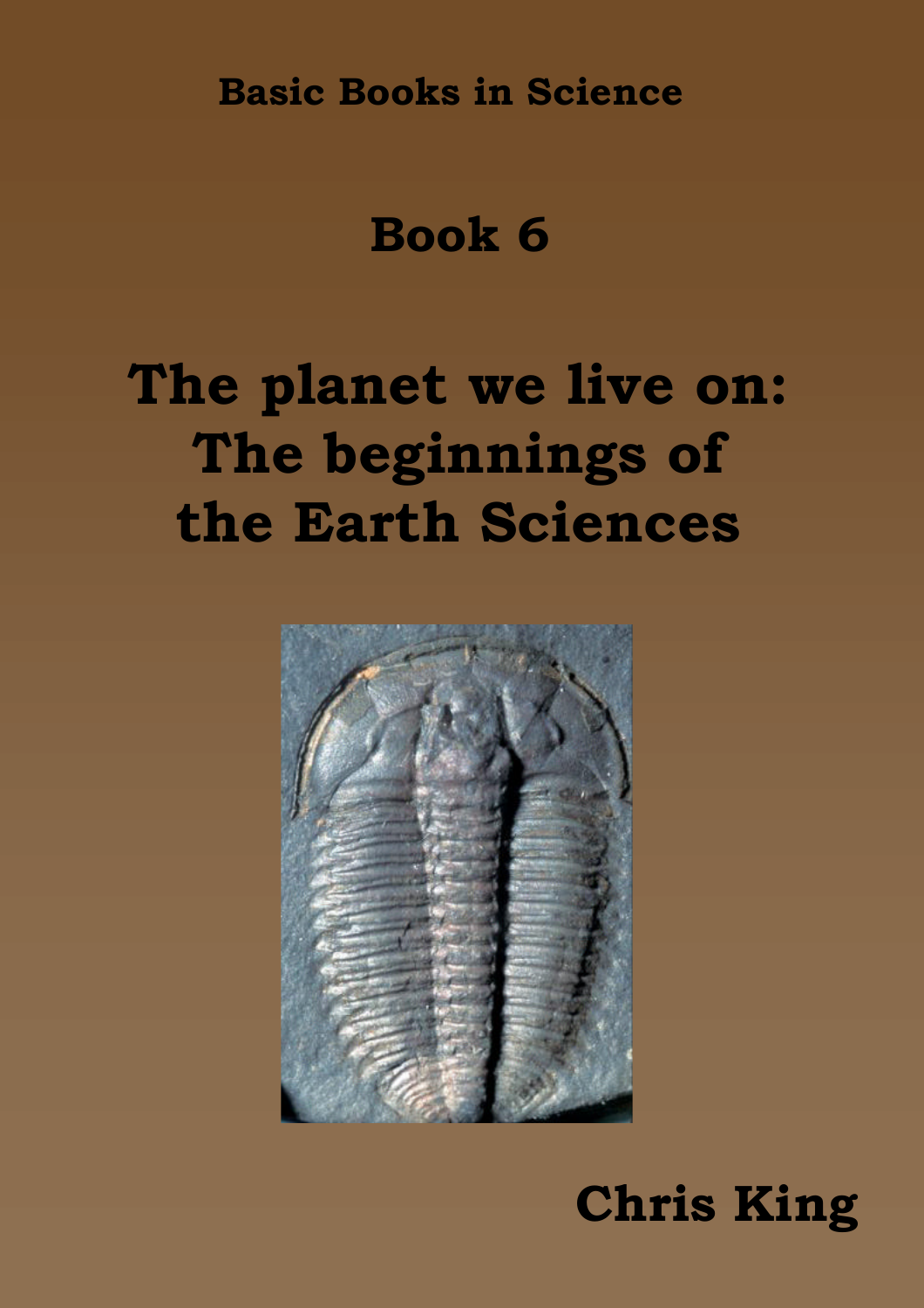### <span id="page-1-0"></span>BASIC BOOKS IN SCIENCE – a Series of books that start at the beginning

### Book 6

### The planet we live on - the beginnings of the Earth Sciences

### Chris King Professor of Earth Science Education, Keele University, Keele (UK) Edited by: Roy McWeeny Professore Emerito di Chimica Teorica, Università di Pisa, Pisa (Italy)

Books in the Series will be available –free of charge–from the websites <www.paricenter.com> (see 'Basic Books in Science') <www.learndev.org> (see 'For the Love of Science')



This work is licensed under a Creative Commons Attribution-ShareAlike 3.0 Unported License.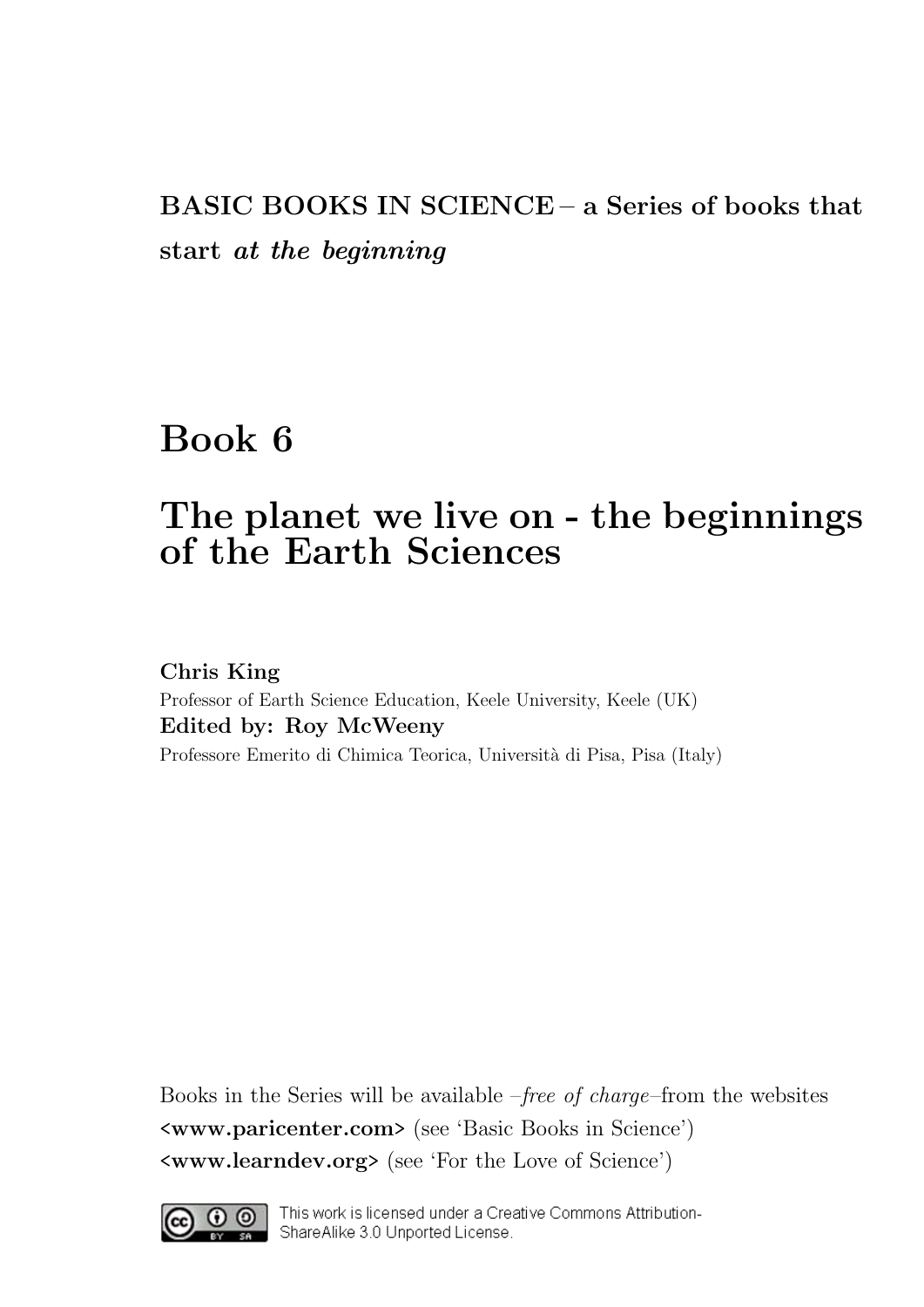#### BASIC BOOKS IN SCIENCE

 $-$  a Series of books that start at the beginning

#### Acknowledgements

In a world increasingly driven by information technology and market forces, no educational experiment can expect to make a significant impact without the availability of effective bridges to the 'user community' – the students and their teachers.

In the case of "Basic Books in Science" (for brevity, "the Series"), these bridges have been provided as a result of the enthusiasm and good will of Dr. David Peat (The Pari Center for New Learning), who first offered to host the Series on his website, and of Dr. Jan Visser (The Learning Development Institute), who set up a parallel channel for further development of the project with the use of Distance Learning techniques. The credit for setting up and maintaining the bridgeheads, and for promoting the project in general, must go entirely to them.

Education is a global enterprise with no boundaries and, as such, is sure to meet linguistic difficulties: these will be ameliorated by the provision of translations into some of the world's more widely used languages. We are most grateful to Dr. Angel S. Sanz (Madrid), who has already prepared Spanish versions of the first few books in the Series: these are being posted on the websites indicated as soon as they are ready. This represents a massive step forward: we are now seeking other translators, at first for French and Arabic editions.

The importance of having feedback from user groups, especially those in the Developing World, should not be underestimated. We are grateful for the interest shown by universities in Sub-Saharan Africa (e.g. University of the Western Cape and Kenyatta University), where trainee teachers are making use of the Series; and to the Illinois Mathematics and Science Academy (IMSA) where material from the Series is being used in teaching groups of refugee children from many parts of the world.

All who have contributed to the Series in any way are warmly thanked: they have given freely of their time and energy 'for the love of Science'. Paperback copies of the books in the Series will soon be available, but this will not jeopardize their free downloading from the Web.

Pisa 10 May 2007 Roy McWeeny (Series Editor)

Chris King would like to thank Stephen Davis of Geopix, who kindly supplied some of the images, and Elizabeth Devon, Dee Edwards, Peter Kennett, Pete Loader and Dave Williams for their very helpful comments on early drafts of this book. Without their contributions, the book wouldn't be as accessible and accurate as it now is - however any remaining errors are mine. Many of the images used were sourced from copyright-waived internet sites, since funding was not available to purchase images from other sources for this reason the quality of the images, and the style of some of the diagrams used, is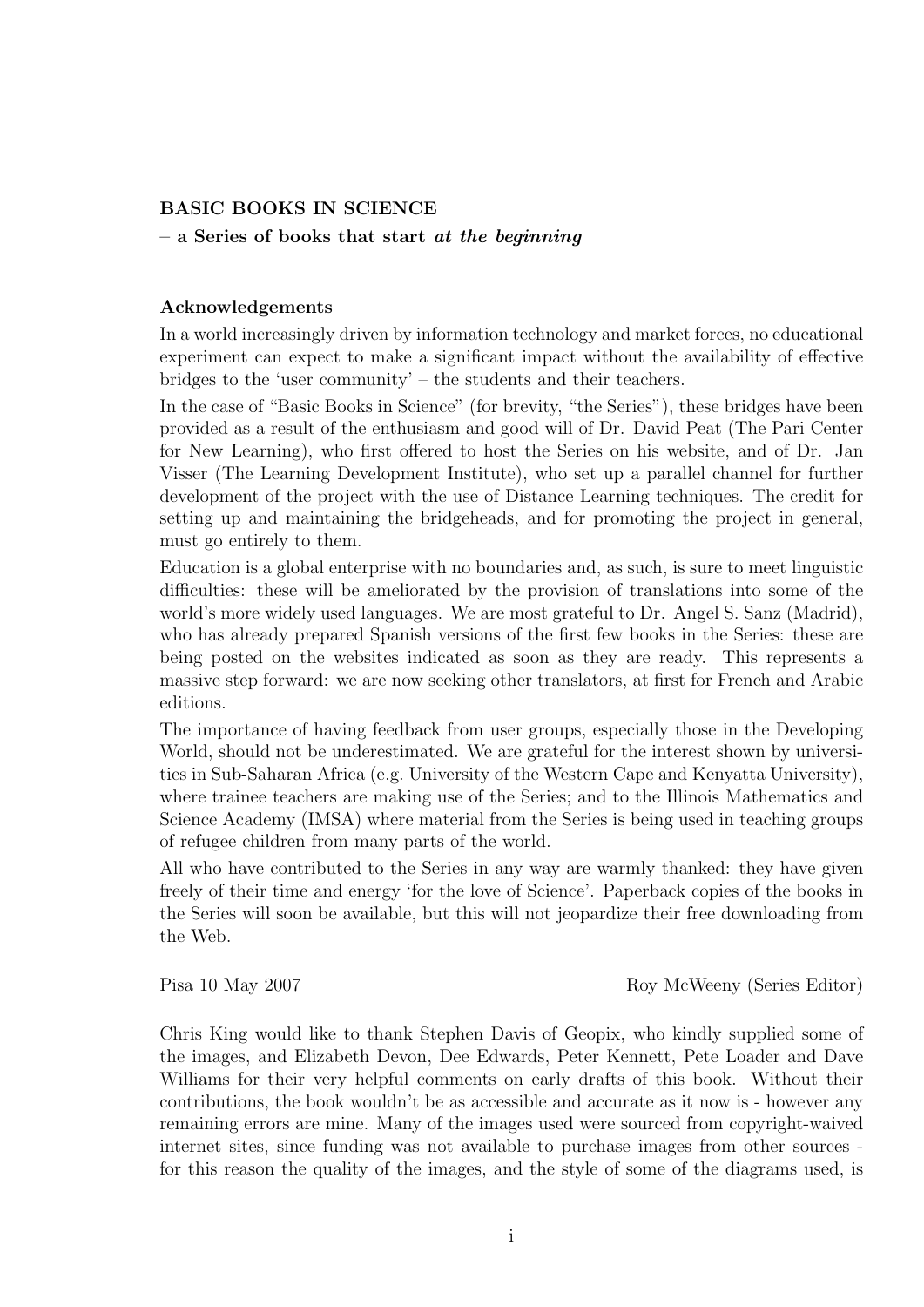variable. The sources of all the images are acknowledged in the final pages - many thanks to all those who made them available, particularly Stephen Davies from Geopix and Peter Kennett from the Earth Science Education Unit. I am also hugely indebted to Henry Law for technical and editorial support and for managing the layout of the text, and to my wife Phoebe and my family, for putting up with me during the writing.

Manchester, October 2010 Chris King (Author)

Formatted October 26, 2010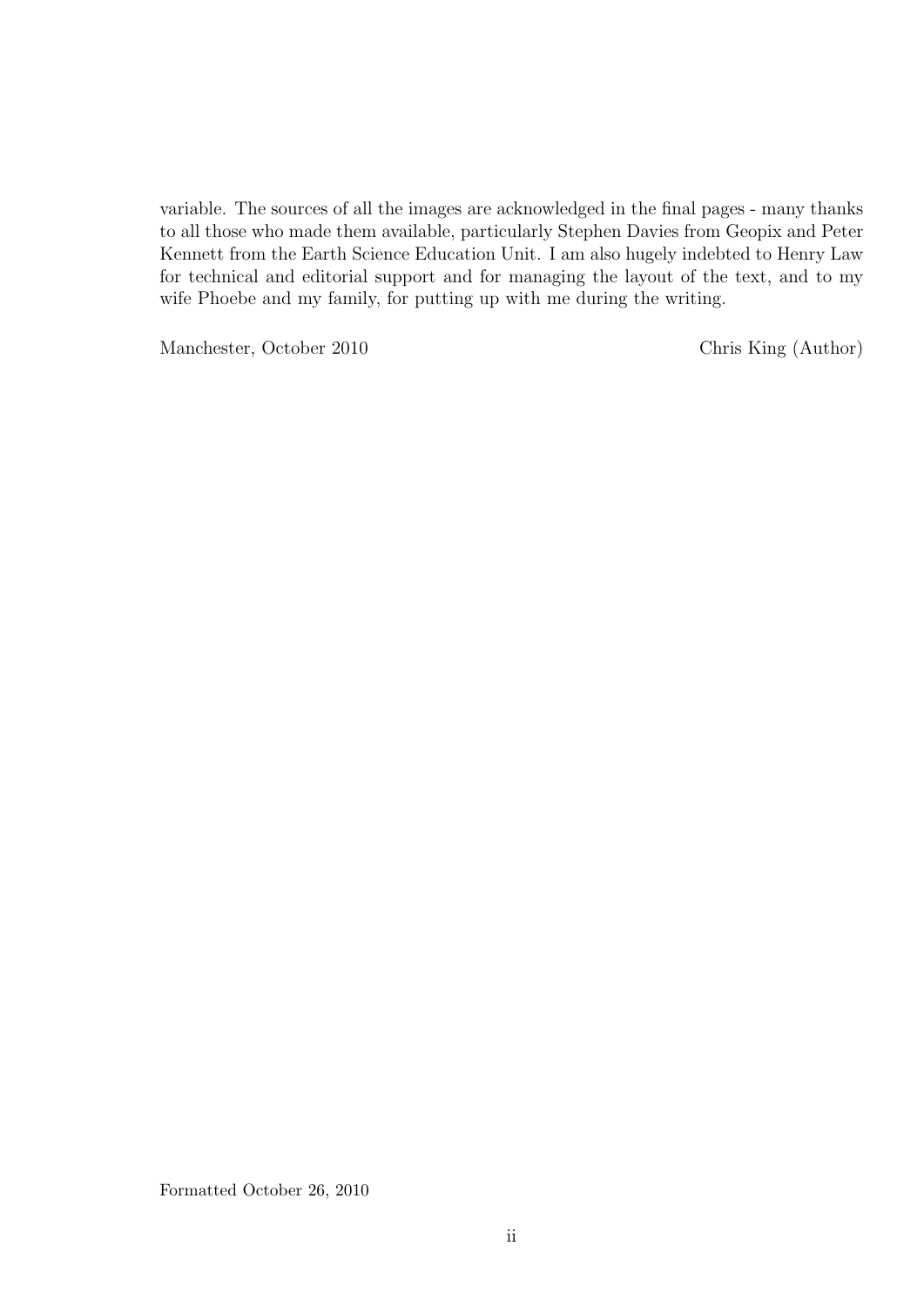#### BASIC BOOKS IN SCIENCE

 $-$  a Series of books that start at the beginning

#### About this Series

All human progress depends on **education**: to get it we need books and schools. Science Education is especially important.

Unfortunately, books and schools are not always easy to find. But nowadays all the world's knowledge should be freely available to everyone – through the Internet that connects all the world's computers.

The aim of the Series is to bring basic knowledge in all areas of science within the reach of everyone. Every Book will cover in some depth a clearly defined area, starting from the very beginning and leading up to university level, and will be available on the Internet at no cost to the reader. To obtain a copy it should be enough to make a single visit to any library or public office with a personal computer and a telephone line. Each book will serve as one of the 'building blocks' out of which Science is built; and together they will form a 'give-away' science library.

#### About this book

This book, like the others in the Series, is written in simple English – the language most widely used in science and technology. It provides an introduction to the study of 'Earth science', but 'Earth science' is interpreted differently in different countries. In some regions of the Earth, such as on the Pacific margins, it usually covers all the science relating to the Earth, including geology, meteorology, oceanography, geomorphology and soil science. It therefore covers much of physical geography in these regions, where geography is often not a strong school subject. In other countries 'Earth science' has a rather narrower definition, largely covering only geology, whilst other aspects of 'Earth science' are covered in geography. Nevertheless, wherever on Earth this book is being read, if you want to study 'Earth science' in Higher Education, at College or University, you will study mainly geology. So this book has been written as an introductory guide to geology, to interest you in the subject and to enthuse you to study geology at higher levels.

The study of geology takes many forms, but the way that most geologists begin their work is to interrogate the Earth for clues about Earth processes, in the past, present and future. This is the approach of the 'rock detective', looking for clues that will answer scientific questions about the Earth. Answering some questions always poses other questions, and so the study of geology continues ....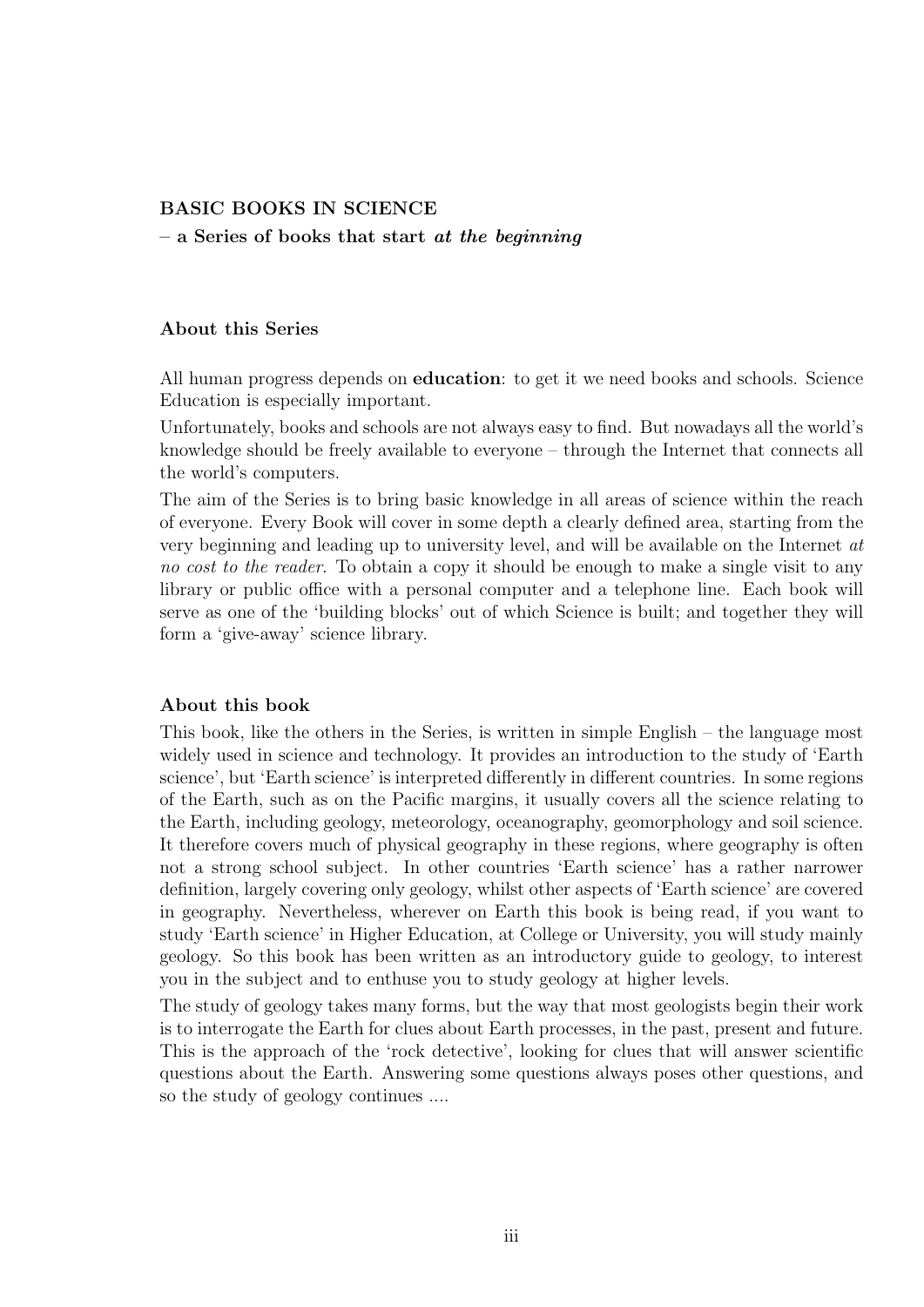#### Notes to the Reader.

- When Chapters have several Sections they are numbered so that "Section 2.3" will mean "Chapter 2, Section 3".
- Important 'key' words are printed in boldface: they are collected in the Glossary at the end of the book.
- You will find some parts of the text in a blue colour. In an electronic version of this book, clicking with your computer mouse on these blue sections takes you straight to the section referred to in the blue text.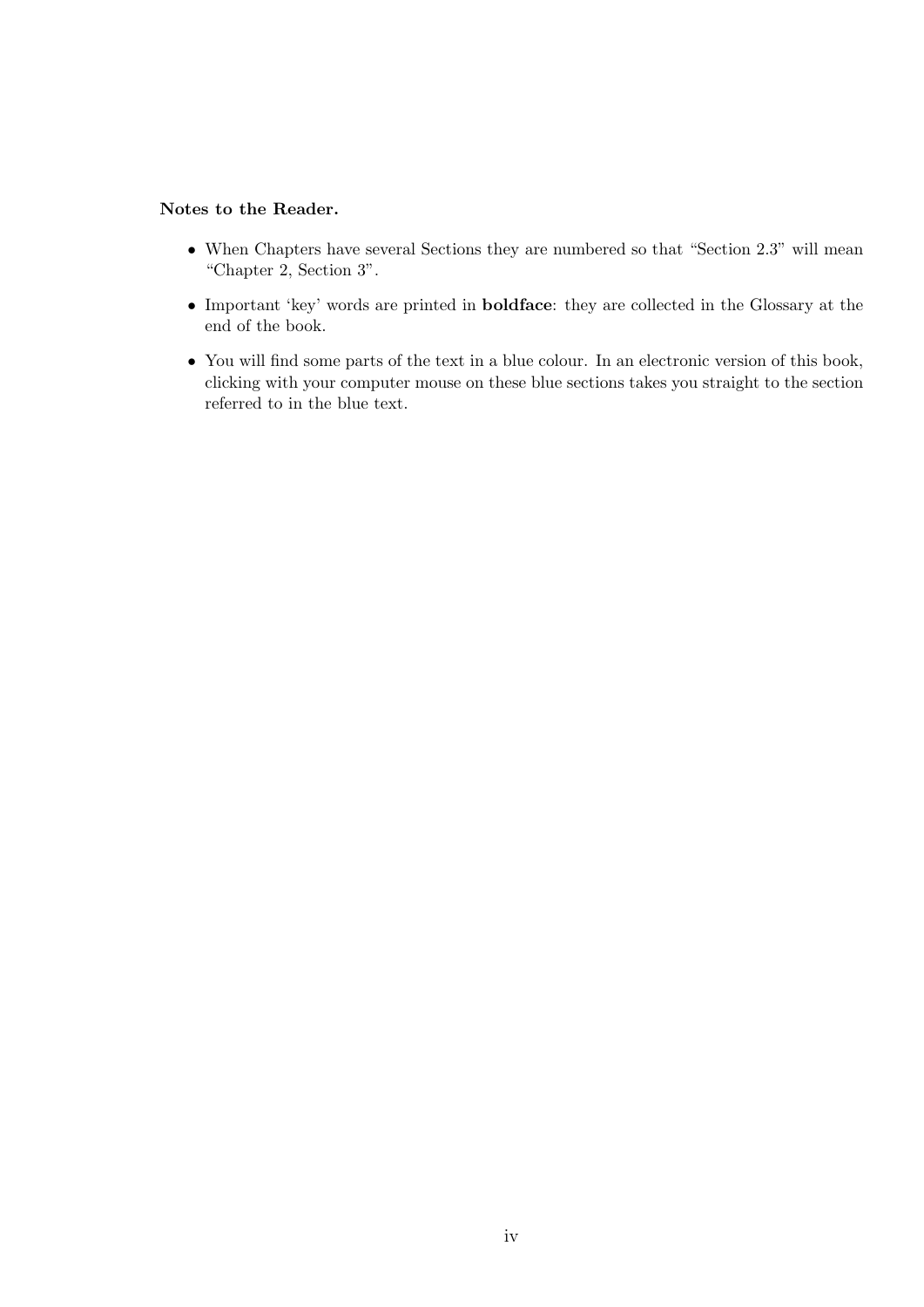### **Looking ahead** – If you came across a cliff face on a mountain, in a

coastal area or in a cutting or old quarry, and it was made of interesting-looking rocks how could you find out more? The first Chapter of this book will help you to learn to 'read' a rock face, by finding out about the minerals that make up the rocks and how they are formed. Then you will be introduced to how the rocks themselves were formed, in sedimentary, igneous and metamorphic ways. When you know how rocks formed, you can understand how they were often later deformed, usually deep within the Earth. As these things happen to the rocks, they retain clues of the order of the events, allowing us to work out the sequence of processes and thus the geological histories of whole areas, as well as what might happen next.

The landscape also contains clues to how it formed, so by standing on a hill with a good view, you will see evidence of the underlying rock structure and how this has controlled the shape of the land. You can see clues to the processes that are still active there and the ways that the land is being used by humans. This approach, covered by Chapter 2, is another way of interpreting the evidence of your own observations to find out 'how the Earth works' now and in the past. In doing these you will be applying some of the 'big ideas' of geology, outlined in Chapter 3. Ideas about the rock cycle developed from the 1700s onwards but it wasn't until the 1960s that the theory of plate tectonics was understood, explaining many aspects of the Earth that scientists hadn't been able explain before then. In the 21st century, 'climate change' and the supply of raw materials are the most important areas of geoscientific study, helping us to understand how we will need to live on Earth in the future. Important threads that hold studies of these issues together are an understanding of geological time related to the evolution of life, and how the Earth changed in the past through plate tectonic movement, as in Chapter 4.

The basic understanding developed through Chapters 1 to 4 allows you to respond to the Chapter 5 coverage of media reports about geoscience events. The media often report events that might affect you directly, such as Earth hazards and local quarrying and landfill sites, as well as longer term issues on which you might have an impact, such as in 'climate change'. The media often report spectacular fossil finds as well, also covered by Chapter 5. This builds up to Chapter 6, covering what geologists actually 'do' today. Here you can get a feel for what an oil geologist and a mineral prospector does and how we look for underground water. Find out about the vital work that geologists do in construction and in conserving the environment and finally visit the applied and 'blue skies' studies carried out by research geologists. Through this final Chapter, you will gain a taste of what a working geologist does from day to day - and this might encourage you to carry your geological studies further.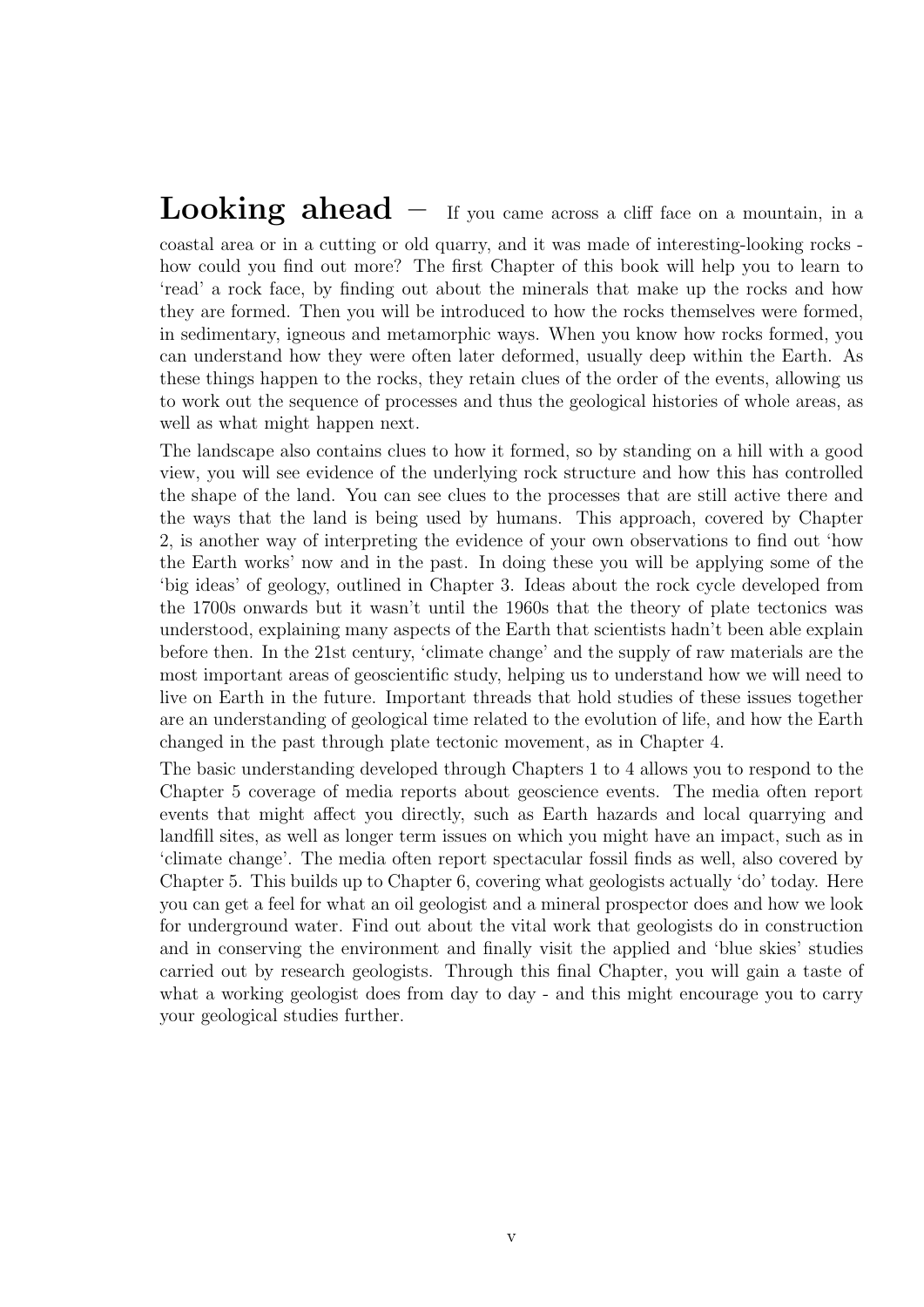### <span id="page-7-0"></span>**Contents**

| $\mathbf{1}$            |     | Reading rock exposures: how rock exposures contain evidence of how                                                                         |                |
|-------------------------|-----|--------------------------------------------------------------------------------------------------------------------------------------------|----------------|
|                         |     | they were formed and subsequently deformed                                                                                                 | $\mathbf{1}$   |
|                         | 1.1 | Rock exposures are formed of minerals, rocks and fossils                                                                                   | $\mathbf{1}$   |
|                         | 1.2 | Minerals are formed in a number of geological environments                                                                                 | $\overline{2}$ |
|                         |     | 1.2.1                                                                                                                                      | $\overline{4}$ |
|                         |     | 1.2.2                                                                                                                                      | 5              |
|                         |     | 1.2.3                                                                                                                                      | $\overline{7}$ |
|                         |     | 1.2.4                                                                                                                                      | $\overline{7}$ |
|                         |     | Veins and ores<br>1.2.5                                                                                                                    | $\overline{7}$ |
|                         | 1.3 | Sedimentary rocks - formed by a range of surface processes in a variety of                                                                 |                |
|                         |     |                                                                                                                                            | 11             |
|                         | 1.4 | Igneous rocks - formed from molten rock by a range of processes                                                                            | 25             |
|                         | 1.5 | Metamorphic rocks - formed by heat and pressure in metamorphic processes                                                                   | 32             |
|                         | 1.6 | Deformation in rocks - geological structures $\hfill\ldots\ldots\ldots\ldots\ldots\ldots\ldots$                                            | 37             |
|                         | 1.7 | Rock exposures contain evidence of the sequence of geological events that                                                                  | 46             |
| $\overline{2}$          |     | Reading landscapes: how landscapes contain evidence of the relation-<br>ship between past and present processes and the underlying geology | 56             |
|                         | 2.1 | The landscape is subject to processes of weathering, erosion and trans-                                                                    | 56             |
|                         | 2.2 | Valley shapes generally reflect the mode of their formation                                                                                | 62             |
|                         | 2.3 | Landforms often reflect underlying geological structure                                                                                    | 64             |
|                         | 2.4 | Modification of the landscape by human activity is often influenced by the                                                                 | 66             |
|                         | 2.5 | Important rock exposures should be conserved                                                                                               | 68             |
| $\overline{\mathbf{3}}$ |     | Understanding the 'big ideas': major concepts that underpin our cur-                                                                       | 71             |
|                         |     | rent understanding of the Earth                                                                                                            |                |
|                         | 3.1 | The rock cycle (Hutton, 18th Century) $\ldots \ldots \ldots \ldots \ldots \ldots$                                                          | 71             |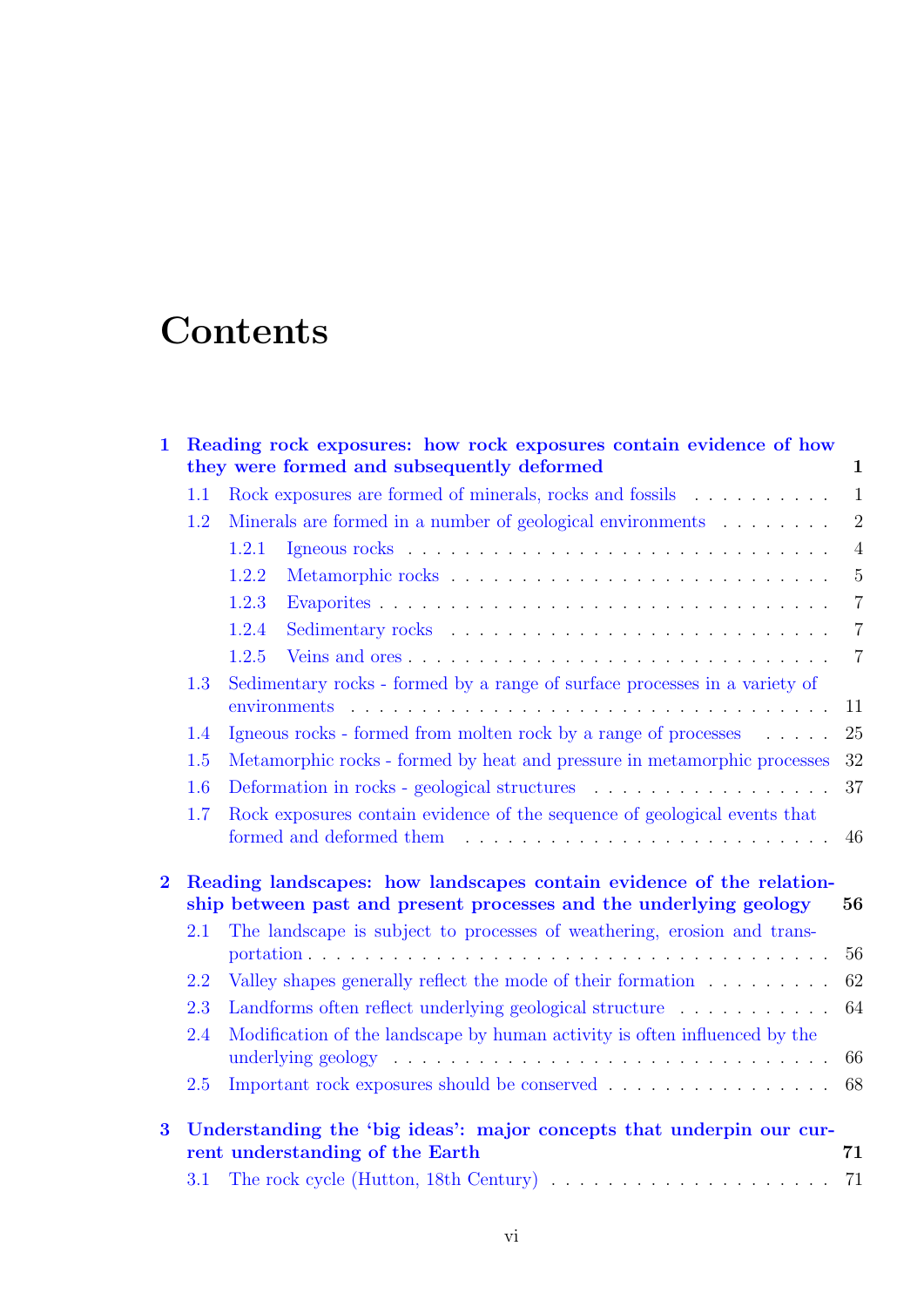|                         | 3.2             |                                                                                                        |     |
|-------------------------|-----------------|--------------------------------------------------------------------------------------------------------|-----|
|                         | 3.3             | Global temperature/sea level change $(21st$ Century)                                                   | 89  |
| $\overline{\mathbf{4}}$ |                 | Major geological events fit into a timeline, beginning with the formation                              |     |
|                         |                 | of the Earth                                                                                           | 98  |
|                         | 4.1             | The origin and development of life $\dots \dots \dots \dots \dots \dots \dots \dots \dots \dots$ 98    |     |
|                         | 4.2             | The development of Earth's continental jigsaw 105                                                      |     |
| $\bf{5}$                |                 | Current geological events commonly reported in the media                                               | 110 |
|                         | 5.1             |                                                                                                        |     |
|                         | 5.2             |                                                                                                        |     |
|                         | 5.3             |                                                                                                        |     |
|                         | 5.4             |                                                                                                        |     |
| 6                       |                 | Understanding what geologists do: how geologists use investigational                                   |     |
|                         |                 | skills in their work today                                                                             | 137 |
|                         | 6.1             |                                                                                                        |     |
|                         | 6.2             | Oil/gas exploration $\ldots \ldots \ldots \ldots \ldots \ldots \ldots \ldots \ldots \ldots \ldots 138$ |     |
|                         | 6.3             |                                                                                                        |     |
|                         | 6.4             |                                                                                                        |     |
|                         | 6.5             |                                                                                                        |     |
|                         | 6.6             |                                                                                                        |     |
|                         | 6.7             |                                                                                                        |     |
|                         | <b>Glossary</b> |                                                                                                        | 151 |
|                         |                 | <b>Acknowledgements</b>                                                                                | 171 |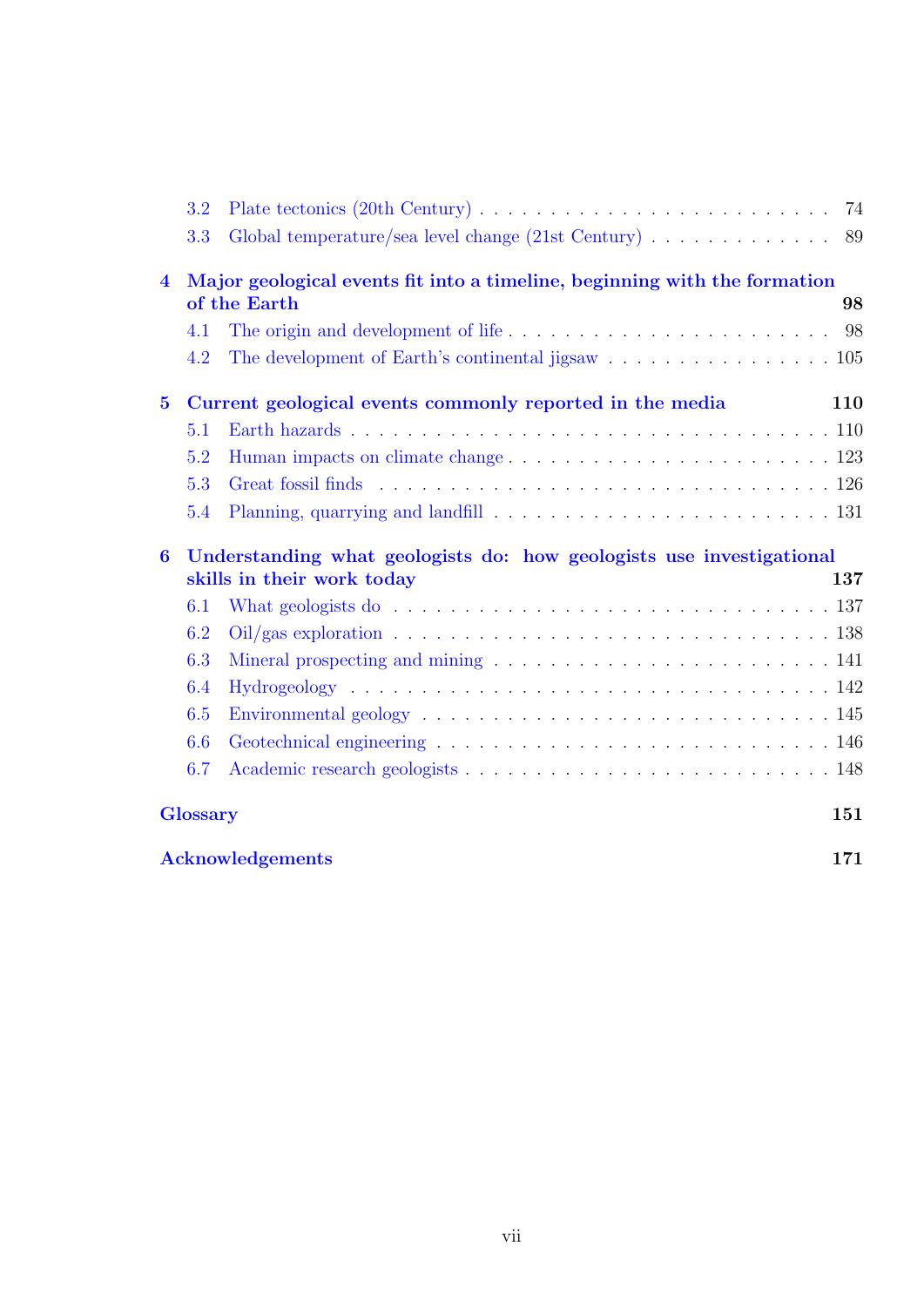# List of Figures

| 1.1  |                                                                         | $\mathbf{1}$   |
|------|-------------------------------------------------------------------------|----------------|
| 1.2  |                                                                         | $\overline{2}$ |
| 1.3  |                                                                         | $\overline{2}$ |
| 1.4  |                                                                         | 3              |
| 1.5  |                                                                         | 3              |
| 1.6  |                                                                         | $\overline{5}$ |
| 1.7  |                                                                         | $\overline{5}$ |
| 1.8  |                                                                         | 6              |
| 1.9  |                                                                         | 6              |
| 1.10 |                                                                         | 6              |
|      |                                                                         | 6              |
|      |                                                                         | 8              |
|      |                                                                         | 8              |
|      | 1.14 Some important minerals and their identification properties        | 9              |
|      |                                                                         | 10             |
|      |                                                                         | 11             |
|      |                                                                         | 12             |
|      |                                                                         | 12             |
|      |                                                                         | 13             |
|      |                                                                         | 14             |
|      |                                                                         | 14             |
|      |                                                                         | 14             |
|      |                                                                         | 14             |
|      |                                                                         | 15             |
|      | 1.25 Ancient mud cracks preserved in mudstone.                          | 15             |
|      | 1.26 Ancient wave ripple marks preserved in sandstone                   | 16             |
|      |                                                                         | 16             |
|      | 1.28 Ancient dune cross bedding preserved in a sandstone cliff face     | 17             |
|      | 1.29 Tracks, trails and burrows preserved on a ripple-marked sandstone. | 17             |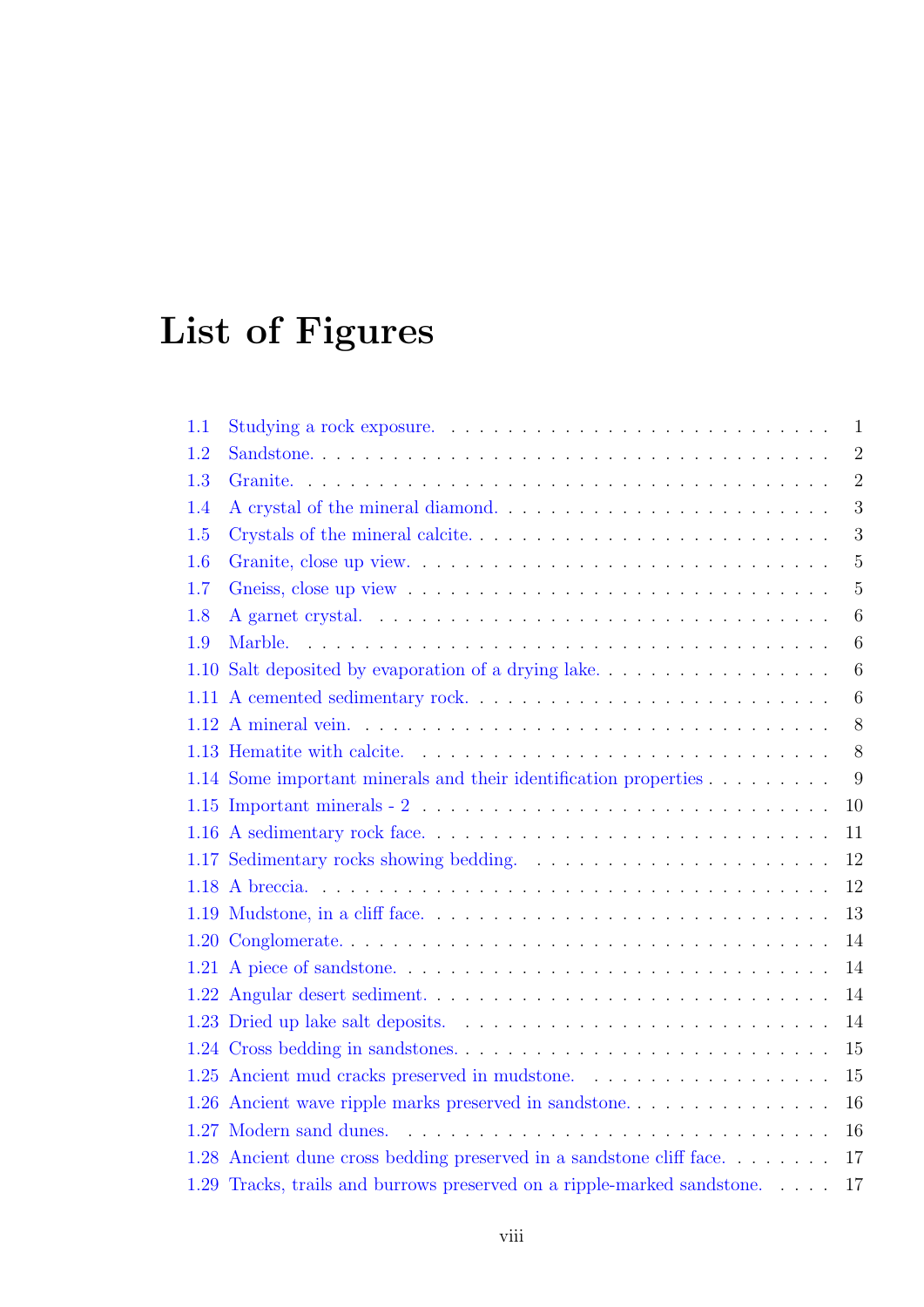|      |                                                                                              | 18 |
|------|----------------------------------------------------------------------------------------------|----|
|      |                                                                                              | 19 |
|      |                                                                                              | 20 |
|      |                                                                                              | 20 |
|      |                                                                                              | 21 |
|      | $1.35$ A fossil colonial coral preserved in shallow tropical sea sediments. $\dots$ .        | 22 |
|      | 1.36 Fossilised trees that must have grown on the land. $\dots \dots \dots \dots \dots$      | 22 |
|      | 1.37 A fossil trilobite, found in shallow sea sediment. $\ldots \ldots \ldots \ldots \ldots$ | 23 |
|      | 1.38 Fossil ammonites, indicating sediments that were deposited in the sea                   | 24 |
|      | 1.39 'massive' igneous rocks; a granite rock face without layers.                            | 26 |
| 1.40 |                                                                                              | 27 |
|      |                                                                                              | 28 |
|      |                                                                                              | 28 |
|      |                                                                                              | 29 |
|      | 1.44 A basalt flow that cooled and fractured into vertical columnar basalt.                  | 30 |
|      |                                                                                              | 30 |
|      |                                                                                              | 31 |
|      | 1.47 Deposit of volcanic ash with small bombs in the upper layer                             | 32 |
|      | 1.48 Igneous dykes cutting through the surrounding rock.                                     | 33 |
|      |                                                                                              | 34 |
|      | 1.50 Mudstone metamorphosed in a metamorphic aureole.                                        | 35 |
|      | 1.51 Slate – a low-grade metamorphic rock. $\ldots \ldots \ldots \ldots \ldots \ldots$       | 36 |
|      |                                                                                              | 37 |
|      | 1.53 Schist, a medium-grade metamorphic rock                                                 | 38 |
|      |                                                                                              | 39 |
|      |                                                                                              | 39 |
|      |                                                                                              | 40 |
|      | 1.57 Folded rocks, showing a syncline and an anticline.                                      | 41 |
|      | 1.58 A region of folded rocks seen from the air. $\ldots \ldots \ldots \ldots \ldots \ldots$ | 42 |
|      |                                                                                              | 43 |
|      |                                                                                              | 43 |
|      |                                                                                              | 44 |
|      |                                                                                              | 44 |
|      | 1.63 A quarry wall, showing bedding planes and joints.                                       | 45 |
|      |                                                                                              | 46 |
|      |                                                                                              | 49 |
|      |                                                                                              | 49 |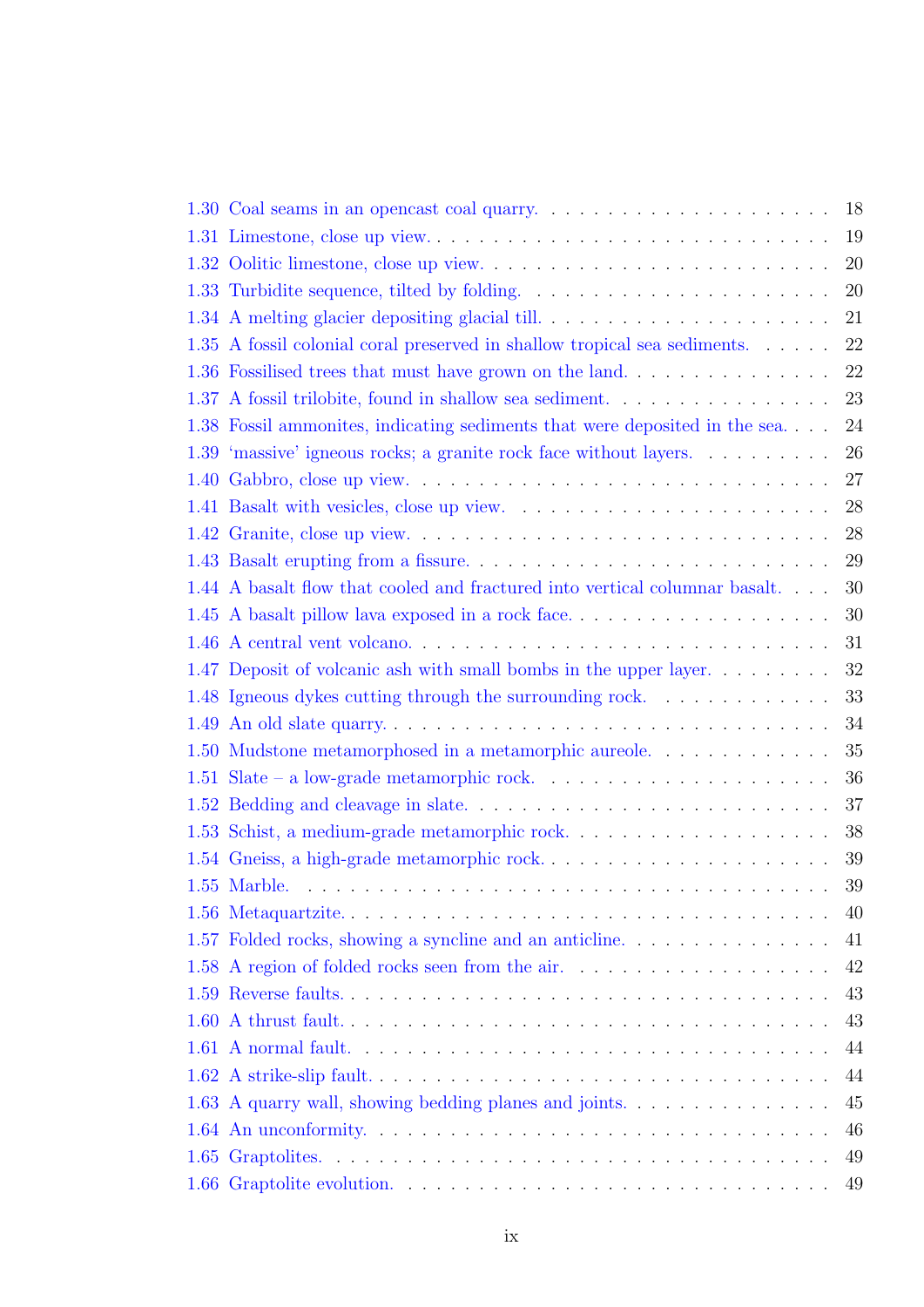|      |                                                                                        | 51 |
|------|----------------------------------------------------------------------------------------|----|
|      | 1.68 A shelled cephalopod fossil with the outer shell removed.                         | 52 |
|      | 1.69 A coiled cephalopod fossil with the outer shell removed. $\dots \dots \dots$      | 52 |
|      | 1.70 The change of ammonoid suture lines over time.                                    | 53 |
|      | 1.71 The geological time scale, used internationally                                   | 55 |
| 2.1  |                                                                                        | 57 |
| 2.2  |                                                                                        | 57 |
| 2.3  | Rock fragments loosened by freeze-thaw weathering                                      | 58 |
| 2.4  | Granite affected by heating and cooling in a desert area.                              | 59 |
| 2.5  | Discolouration caused by chemical weathering                                           | 59 |
| 2.6  |                                                                                        | 60 |
| 2.7  |                                                                                        | 60 |
| 2.8  |                                                                                        | 61 |
| 2.9  | A wind storm, transporting sand and carrying finer sediment. $\dots \dots$             | 61 |
| 2.10 |                                                                                        | 62 |
|      |                                                                                        | 63 |
|      |                                                                                        | 63 |
|      |                                                                                        | 63 |
|      | 2.14 A plateau formed of tough, flat-lying lava flows.                                 | 63 |
|      |                                                                                        | 65 |
|      | 2.16 A ridge of steeply dipping rocks, with weaker rocks on either side                | 65 |
|      |                                                                                        | 65 |
|      |                                                                                        | 65 |
|      |                                                                                        | 66 |
|      |                                                                                        | 67 |
|      |                                                                                        | 67 |
|      |                                                                                        | 67 |
|      |                                                                                        | 67 |
|      |                                                                                        | 67 |
|      |                                                                                        | 68 |
|      | 2.26 A castle on a volcanic plug in the Bohemian Paradise Geopark                      | 69 |
|      |                                                                                        | 69 |
| 3.1  | The unconformity at Siccar Point near Edinburgh                                        | 71 |
| 3.2  | The rock cycle, as we know it today. $\dots \dots \dots \dots \dots \dots \dots \dots$ | 73 |
| 3.3  | James Hutton, the 'Founder of Modern Geology'.                                         | 74 |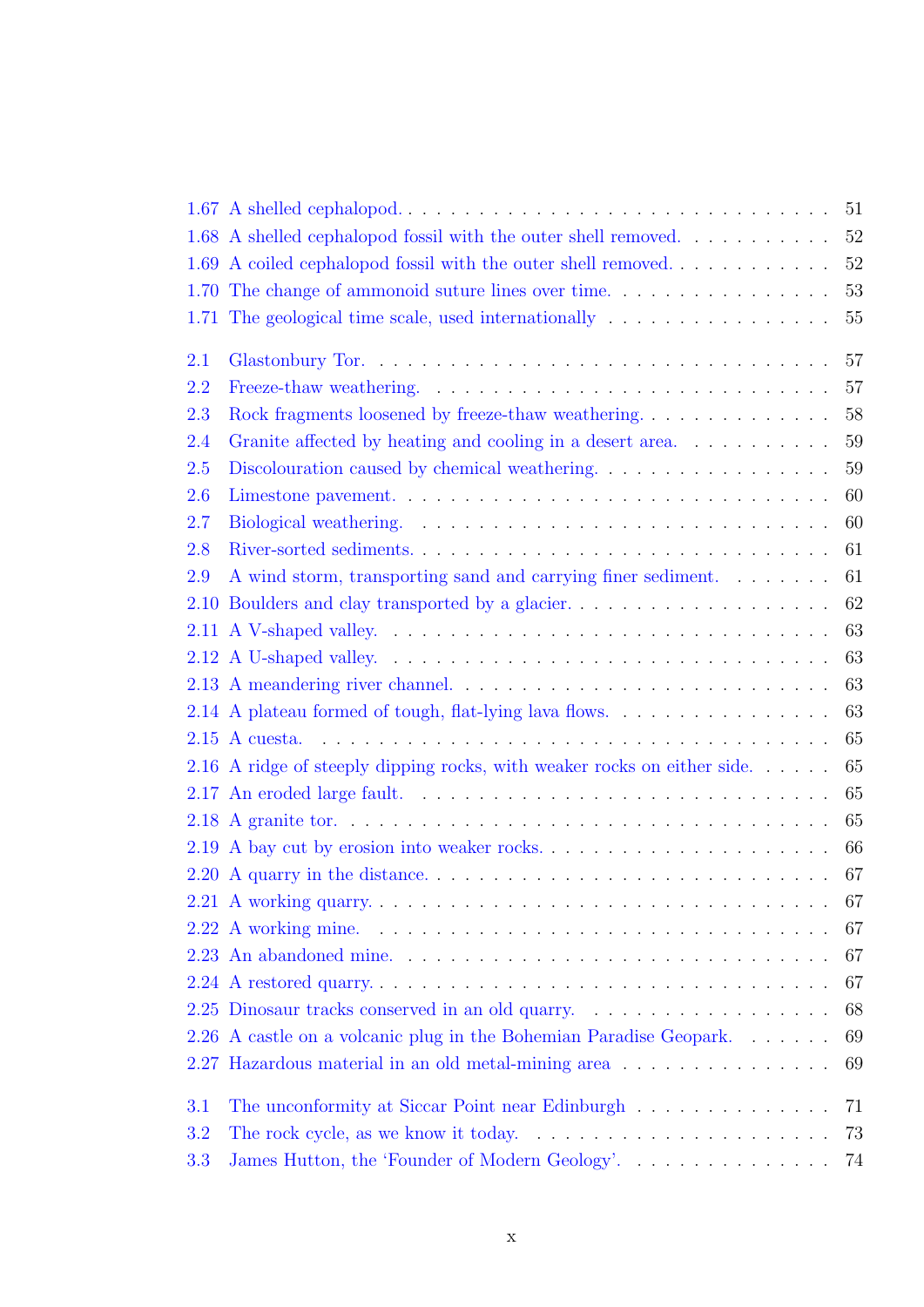| 3.4  | Alfred Wegener, the polar explorer and meteorologist who proposed the<br>Theory of Continental Drift', as commemorated in this German postage                                                                                           |
|------|-----------------------------------------------------------------------------------------------------------------------------------------------------------------------------------------------------------------------------------------|
|      | 75                                                                                                                                                                                                                                      |
| 3.5  | A page of Wegener's 1929 book 'The origin of continents and oceans' show-<br>ing maps of how the continents had moved by his 'Theory of Continental<br>76                                                                               |
| 3.6  | A ship used for ocean surveying in the 1960s, mapping the sea floor and<br>77                                                                                                                                                           |
| 3.7  | 78                                                                                                                                                                                                                                      |
| 3.8  | 78                                                                                                                                                                                                                                      |
| 3.9  | 79                                                                                                                                                                                                                                      |
| 3.10 | The rift valley in the centre of the Mid-Atlantic Ridge on Iceland.<br>80                                                                                                                                                               |
|      | 3.11 A constructive boundary<br>81                                                                                                                                                                                                      |
|      | 3.12 The formation of magnetic stripes at a constructive plate margin. $\dots$ .<br>81                                                                                                                                                  |
|      | 82                                                                                                                                                                                                                                      |
|      | 83                                                                                                                                                                                                                                      |
|      | 3.15 The San Andreas Fault cutting a straight line across California, with a<br>fault scarp on the left and many diverted stream beds.<br>84                                                                                            |
|      | 3.16 The age of the ocean floor, from the youngest in red to the oldest in blue<br>85                                                                                                                                                   |
|      | 86                                                                                                                                                                                                                                      |
|      | 3.18 The conical shape of central-vent andesitic volcanoes<br>86                                                                                                                                                                        |
|      | 87<br>3.19 An ocean versus continent destructive margin                                                                                                                                                                                 |
|      | 87                                                                                                                                                                                                                                      |
|      | 88<br>3.21 A continent versus continent destructive margin                                                                                                                                                                              |
|      | 88                                                                                                                                                                                                                                      |
|      | 3.23 Map of the major tectonic plates on Earth<br>88                                                                                                                                                                                    |
|      | 88                                                                                                                                                                                                                                      |
|      | 3.25 Global temperature change over the last 500 million years (the Phanerozioc<br>time period), obtained by measuring change in the oxygen isotope compo-<br>90                                                                        |
|      | 3.26 Global temperature change over the last 450 thousand years, obtained from<br>duterium isotope measurements. The ratios were measured in the EPICA<br>and Vostock ice cores and have been converted to ice volume estimations<br>91 |
|      | 3.27 Global temperature change over the last 2000 years<br>92                                                                                                                                                                           |
|      | 3.28 Carbon dioxide in the Earth's atmosphere over the past 40,000 years<br>92                                                                                                                                                          |
| 3.29 | A computer generated prediction for the global effects of a $3^{\circ}$ C increase in<br>93                                                                                                                                             |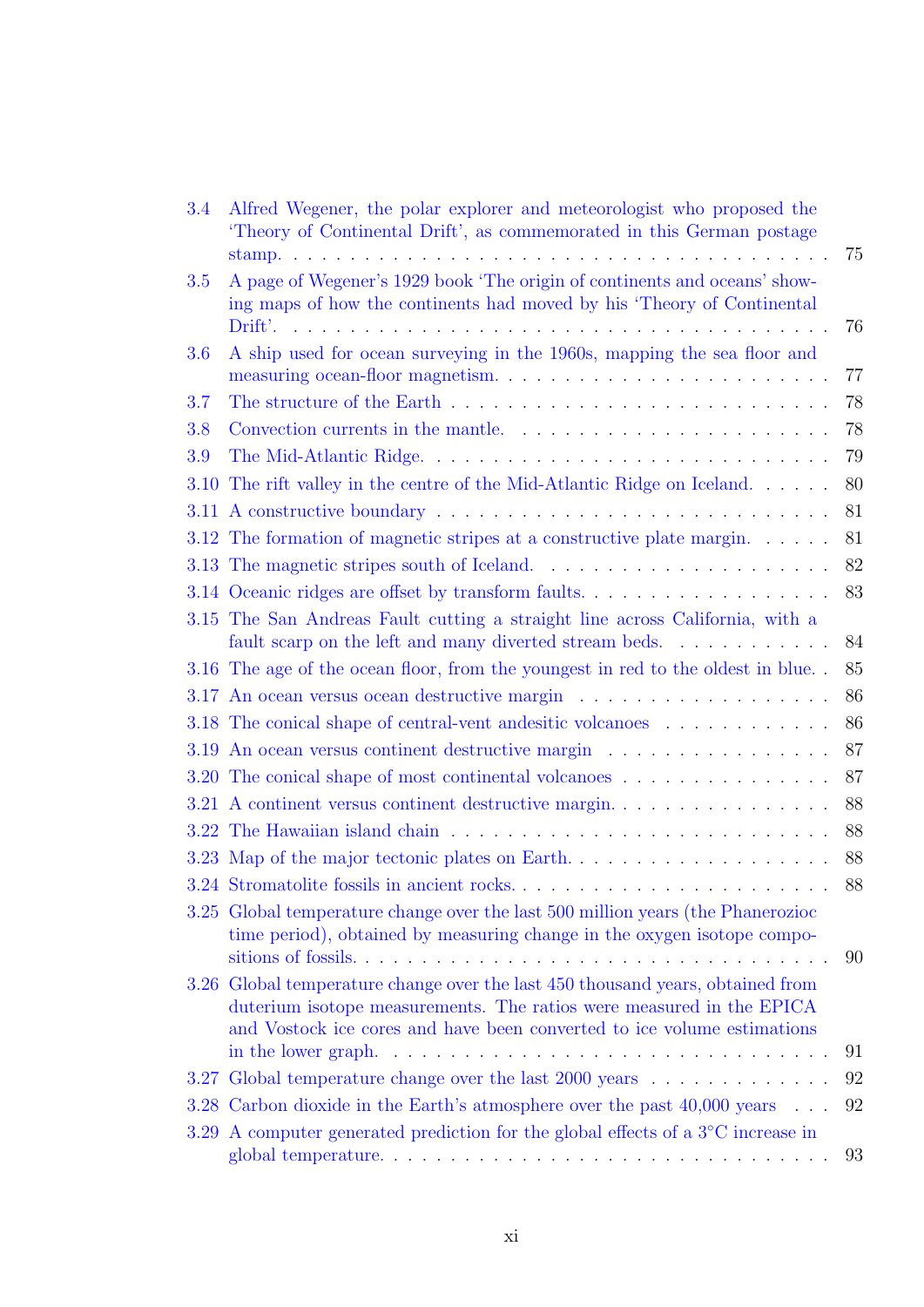|      | 3.30 A graph of observed increases in seal level over the past 50 years with<br>projections of the effects of the melting of continental ice sheets in the next<br>94 |
|------|-----------------------------------------------------------------------------------------------------------------------------------------------------------------------|
|      | 3.31 The 'Keeling Curve' of atmospheric carbon dioxide measurements, showing<br>95                                                                                    |
|      | 3.32 A photograph of James Lovelock, taken recently<br>96                                                                                                             |
|      | 3.33 One of James Lovelock's 'Daisyworld' simulations<br>96                                                                                                           |
| 4.1  |                                                                                                                                                                       |
| 4.2  |                                                                                                                                                                       |
| 4.3  | Key events of life shown on a geological time line. 101                                                                                                               |
| 4.4  | Two early fossil fish $\ldots \ldots \ldots \ldots \ldots \ldots \ldots \ldots \ldots \ldots \ldots \ldots 102$                                                       |
| 4.5  |                                                                                                                                                                       |
| 4.6  |                                                                                                                                                                       |
| 4.7  |                                                                                                                                                                       |
| 4.8  |                                                                                                                                                                       |
| 4.9  |                                                                                                                                                                       |
| 4.10 | A cladogram showing the relationships of the major groups of life on Earth. 106                                                                                       |
| 4.11 | The relationships of major animal groups, shown by a cladogram. 106                                                                                                   |
|      |                                                                                                                                                                       |
|      |                                                                                                                                                                       |
|      | 4.14 Supercontinent Pangaea, 275 million years ago. 107                                                                                                               |
|      | 4.15 Continents on the 100 million year old Earth. 107                                                                                                                |
|      | 4.16 'Milestones' in the evolution of planet Earth 109                                                                                                                |
| 5.1  |                                                                                                                                                                       |
| 5.2  | Strike-slip movement in the San Andreas Fault. 111                                                                                                                    |
| 5.3  | Earthquake damage in Japan - Chuetsu earthquake, 2004. 112                                                                                                            |
| 5.4  | The South East Asian tsunami, 26th December, 2004. 113                                                                                                                |
| 5.5  |                                                                                                                                                                       |
| 5.6  | An ash eruption. $\ldots \ldots \ldots \ldots \ldots \ldots \ldots \ldots \ldots \ldots \ldots \ldots \ldots 115$                                                     |
| 5.7  |                                                                                                                                                                       |
| 5.8  | A bus damaged by a lahar flow from Mount St. Helens 116                                                                                                               |
| 5.9  |                                                                                                                                                                       |
| 5.10 |                                                                                                                                                                       |
|      | 5.11 Landslide triggered by the El Salvador earthquake in 2001. 118                                                                                                   |
|      | 5.12 Buildings that did not resist the Mexico City earthquake of 1985. 119                                                                                            |
|      |                                                                                                                                                                       |